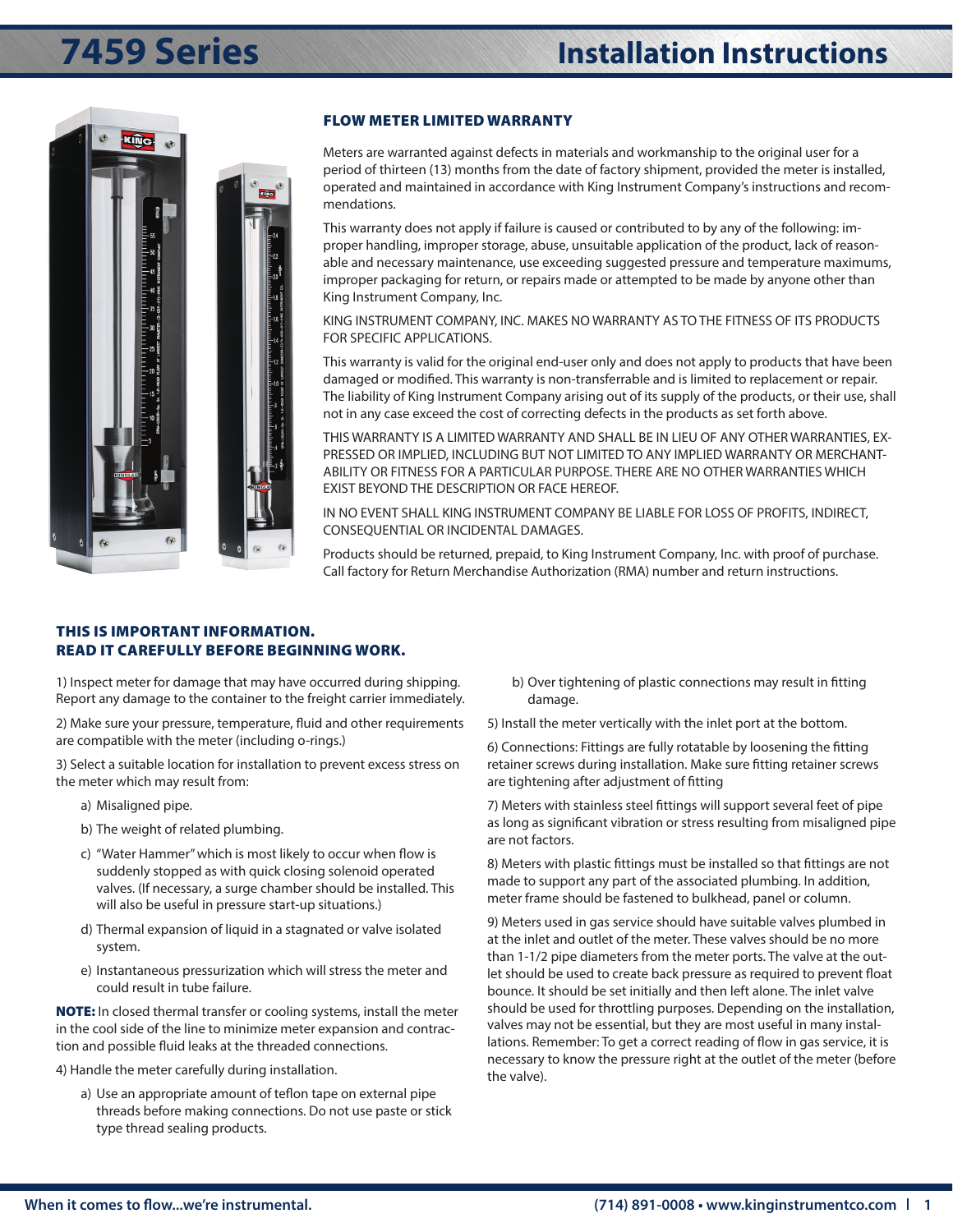| <b>Maximum Non-Shock Pressure and Temperature</b> |                    |
|---------------------------------------------------|--------------------|
| <b>Temperature</b>                                | <b>Pressure</b>    |
| $200^{\circ}$ F (Liquid)                          | 350 psig (31W-46W) |
|                                                   | 175 psig (51W-56W) |
| $250^\circ$ F (Gas)                               | 125 psig (61W-98W) |
| Ambient Temp. 33° F-125° F                        |                    |

### CAUTION

- O-rings should be replaced if meter is disassembled after it has been in service.
- Serious property damage and great personal injury could occur as the result of a meter misused or used in an unsuitable application.

### CLEANING

Carefully remove the flowmeter from piping system. Remove the 4 screws on each side holding the side plates on. Remove the 4 screws on each side holding the front and rear shields on. Remove the side plates and shields. Carefully remove the glass meter tube from the end fittings. Be sure to not let the internals fall out. Use caution when removing the glass meter tube. Do not allow float to fall out. Float damage may result in inaccuracy. All necessary instrument components are now fully accessible for cleaning with a bottle brush and appropriate mild soap solution\*. Before the meter is reassembled, inspect all parts for damage. O-rings should be replaced during meter maintenance and cleaning.  $\mathcal{F}_1$ PHETERS<br>ORIENTATIONS:<br>Contractions: Contractions: Contractions: Contractions: Contractions: Contractions: Contractions: Contractions  $\Gamma$ ne 4

\*Do not use cleaning agents that will damage float, tube or o-rings.

To reassemble, install the glass meter tube back onto the end fittings. Reinstall the side plates and shields. Tighten the 4 screws on each side and front and back. Reinstall the instrument into the plumbing system after removing the old teflon tape (with a wire brush) and replacing with fresh teflon tape.

Meters should be cleaned with a mild soap solution. This will be an effective cleaner of rust stains. Caution must be used so that materials of construction are not damaged by cleaning solutions. Hard water deposits can be removed with 5% acetic acid solution (vinegar).

### REPAIR

7459 meters that require repair should be sent to the factory. Please call for a Return Merchandise Authorization (RMA) number and return instructions.

### WARNING:

Pressure and temperature ratings are based on a study of the engineering data for particular materials used in construction and on the design of individual models. This information is supplemented by destructive test results. Meters with stainless enclosures must never be operated without shields securely in place. Meters exposed to difficult environments such as those created by certain chemicals, excessive vibration or other stress inducing factors could fail at or below the suggested maximums. Never operate meters above pressure and temperature maximums. It is strongly recommended that all meter installations utilize an appropriate pressure relief valve and/or rupture disc. The pressure settings and locations of these devices should be such that meters cannot be over pressurized. Meter failure could result in damage to equipment and serious personal injury. Always use suitable safety gear, including OSHA approved eye protection when working around meters in service. We are happy to pass along chemical compatibility information that has been published by the manufacturer's of raw materials used in our products; however, this information should not be construed as a recommendation made by King Instrument Company, Inc. for a specific application.

## crews<br>side **FLOAT TYPES AND ORIENTATIONS**